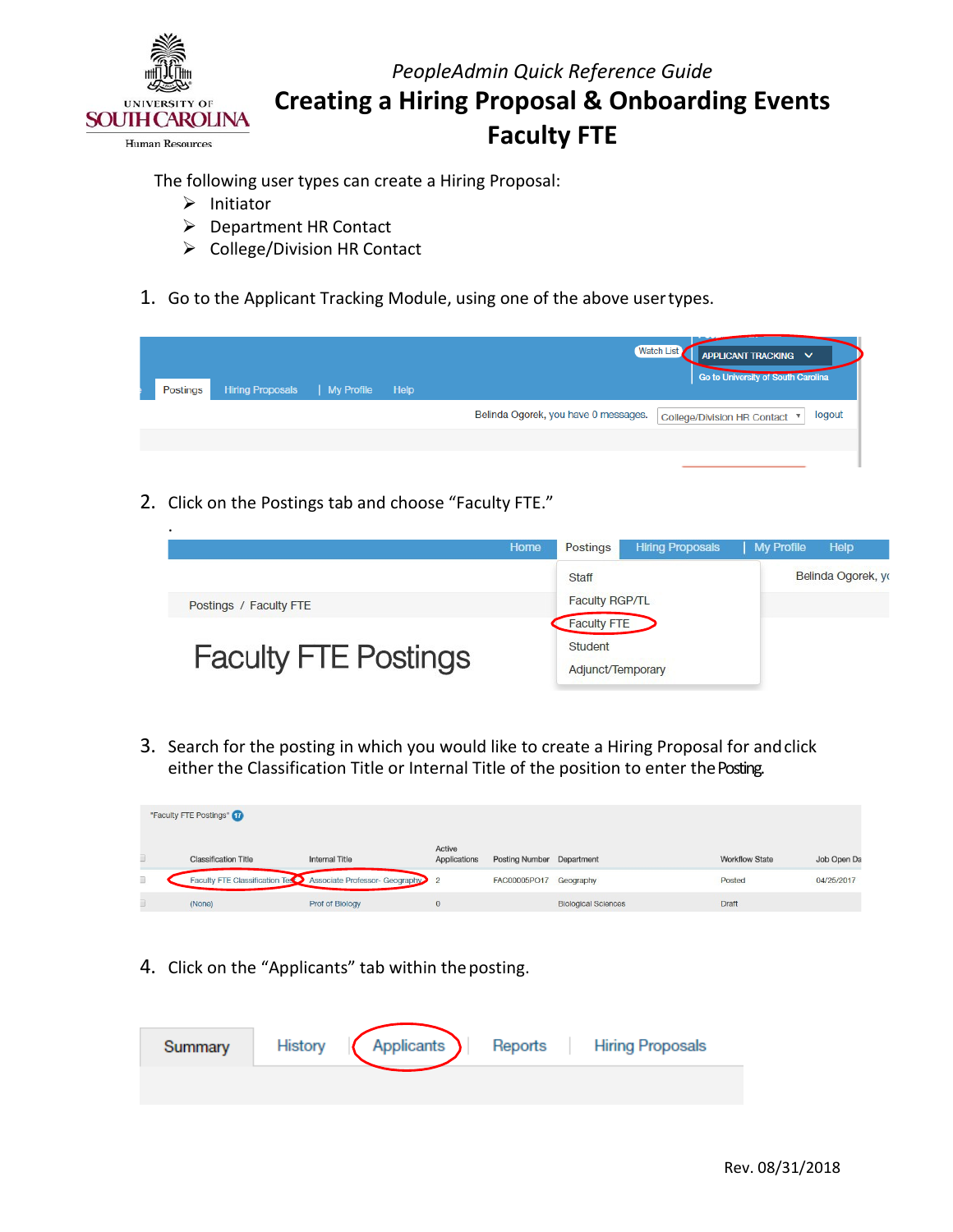

- on the action button to view the application. 5. Click on the blue hyperlink of your final applicant's last name to open the applicationor
	- *The applicant must be in the status of "Recommend for Hire" for this linkto appear.*

| uppeur.<br>"Faculty FTE Applicants" |                       |                           |  |
|-------------------------------------|-----------------------|---------------------------|--|
| <b>Full Name</b>                    | <b>Posting Number</b> | Workflow State (Internal) |  |
| Lake BRO, River BRO                 | FAC00012PO17          | Recommend for Hire        |  |

- 6. Review the application closely with special attention to the **General Information** Sectionas follows:
	- **Review Citizenship and Employer Sponsorship**

**General Information** Yes Are you a United States citizen? Do you now or will you in the future require employer No sponsorship to work in the United States?

- *If an applicant answered Yes to US Citizen and Yes to Employer Sponsorship*, **stop** and email Talent Acquisition at [hrtalent@mailbox.sc.edu to](mailto:hrtalent@mailbox.sc.edu) reactivate the application before proceeding with the hiring proposal. The applicant will receive an email to modify the general application data. To ensure data integrity, this action must be completed before the hiring proposal is initiated.
- *If an applicant answered No to US Citizen and Yes to Employer Sponsorship*, be sure to consult with OIS and reference th[e International New Hires Guide f](http://www.sc.edu/about/offices_and_divisions/human_resources/docs/pa_international_new_hires.pdf)or additional guidance. Conoral Information

| vererar inivinialivi i                                                                                   |     |  |
|----------------------------------------------------------------------------------------------------------|-----|--|
| Are you a United States citizen?                                                                         | No  |  |
| Do you now or will you in the<br>future require employer<br>sponsorship to work in the United<br>States? | Yes |  |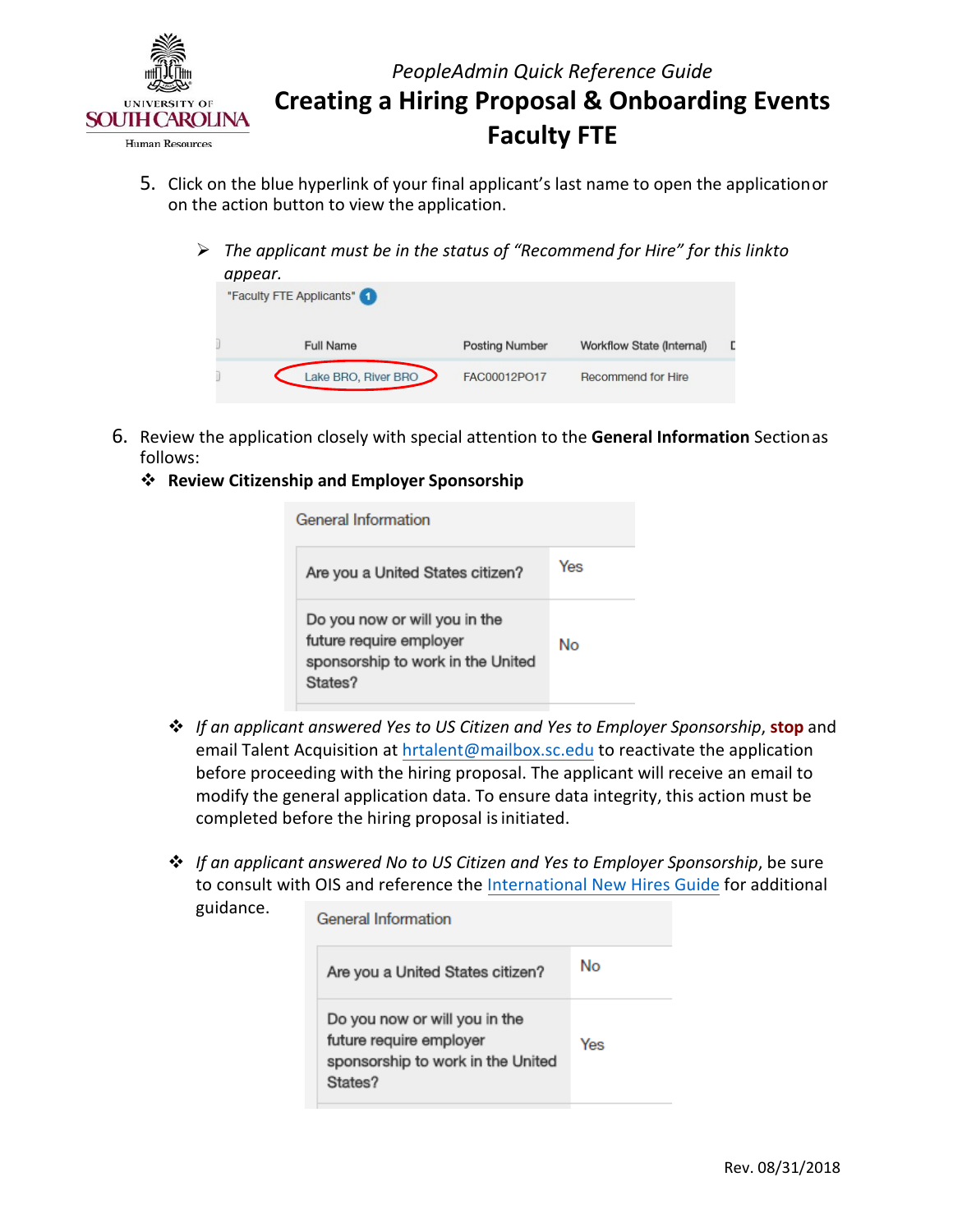

 If an applicant answered No to US Citizen and No to Employer Sponsorship, be sure to consult with OIS for guidance.

| General Information                                                                                      |    |
|----------------------------------------------------------------------------------------------------------|----|
| Are you a United States citizen?                                                                         | No |
| Do you now or will you in the<br>future require employer<br>sponsorship to work in the United<br>States? | No |

- is selected on the Hiring Proposal. **Check if the applicant is a current employee.** This will determine the Action Type that
	- ❖ If yes, the Action Type may be reassignment, promotion or demotion.

| Are you presently employed by<br>the University of South Carolina in | Yes |
|----------------------------------------------------------------------|-----|
| a non-student employment<br>category?                                |     |
|                                                                      |     |

 If no, and the employment history does not reflect past USC employment, the employment, the Action Type is Rehire. Action Type is New Hire. If no, and the employment history reflects past USC

| Are you presently employed by<br>the University of South Carolina in | No |  |
|----------------------------------------------------------------------|----|--|
| a non-student employment<br>category?                                |    |  |

 When reviewing the application, you may find it helpful to generate aCombined documents attached to the application, such as cover letter, resume and recommendation letters. Document. The functionality produces a PDF document of the application and

| <b>PDF Documents</b>     |                |
|--------------------------|----------------|
| Document Type            | <b>Actions</b> |
| Application              | <b>View</b>    |
| <b>Combined Document</b> | Generate       |
|                          |                |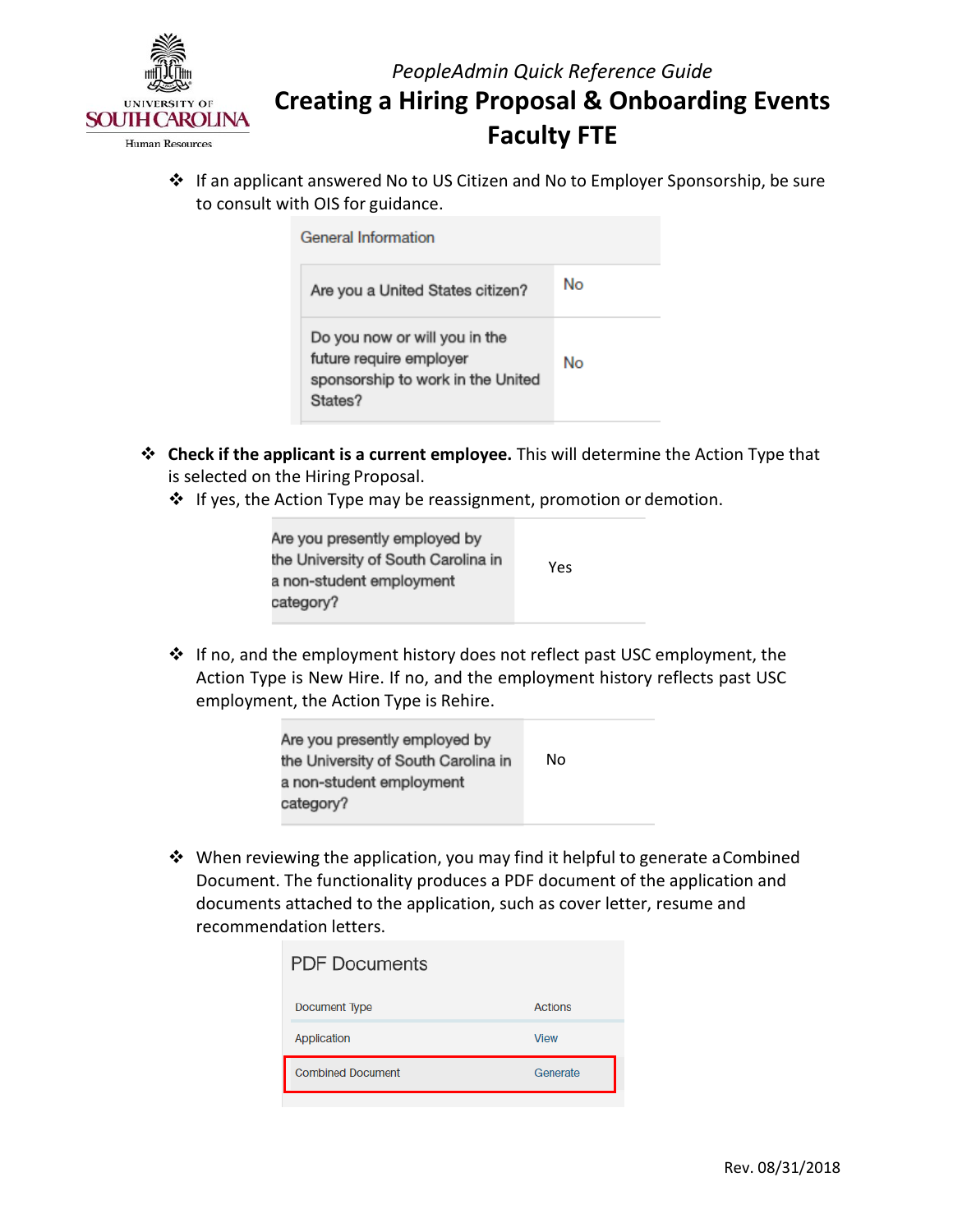

7. Click the "Start Faculty FTE Hiring Proposal" link on the right at the top of thepage.



 title. Select the "Start Faculty FTE Hiring Proposal" to enter the Hiring Proposal 8. A new screen will appear showing the applicant's name and the posting's internal section or select "Cancel" if this was started in error.



 and posting will transfer over automatically to the Hiring Proposal. Required information will be marked with an asterisk and the field will be in **RED**. 9. You will be directed to the Hiring Proposal Screen. Information from theapplication

| <b>Editing Hiring Proposal</b> | Candidate Information  |                  |
|--------------------------------|------------------------|------------------|
| <b>Candidate Information</b>   |                        |                  |
| Position to be Filled          |                        |                  |
| <b>Job Offer Information</b>   | <b>Check spelling</b>  |                  |
| <b>Hiring Certification</b>    | * Required Information |                  |
| Hiring Proposal Documents      | Personal Information   |                  |
| <b>Hiring Proposal Summary</b> |                        |                  |
|                                | Legal First Name       | <b>River BRO</b> |
|                                | Legal Middle Name      |                  |
|                                | Legal Last Name        | Lake BRO         |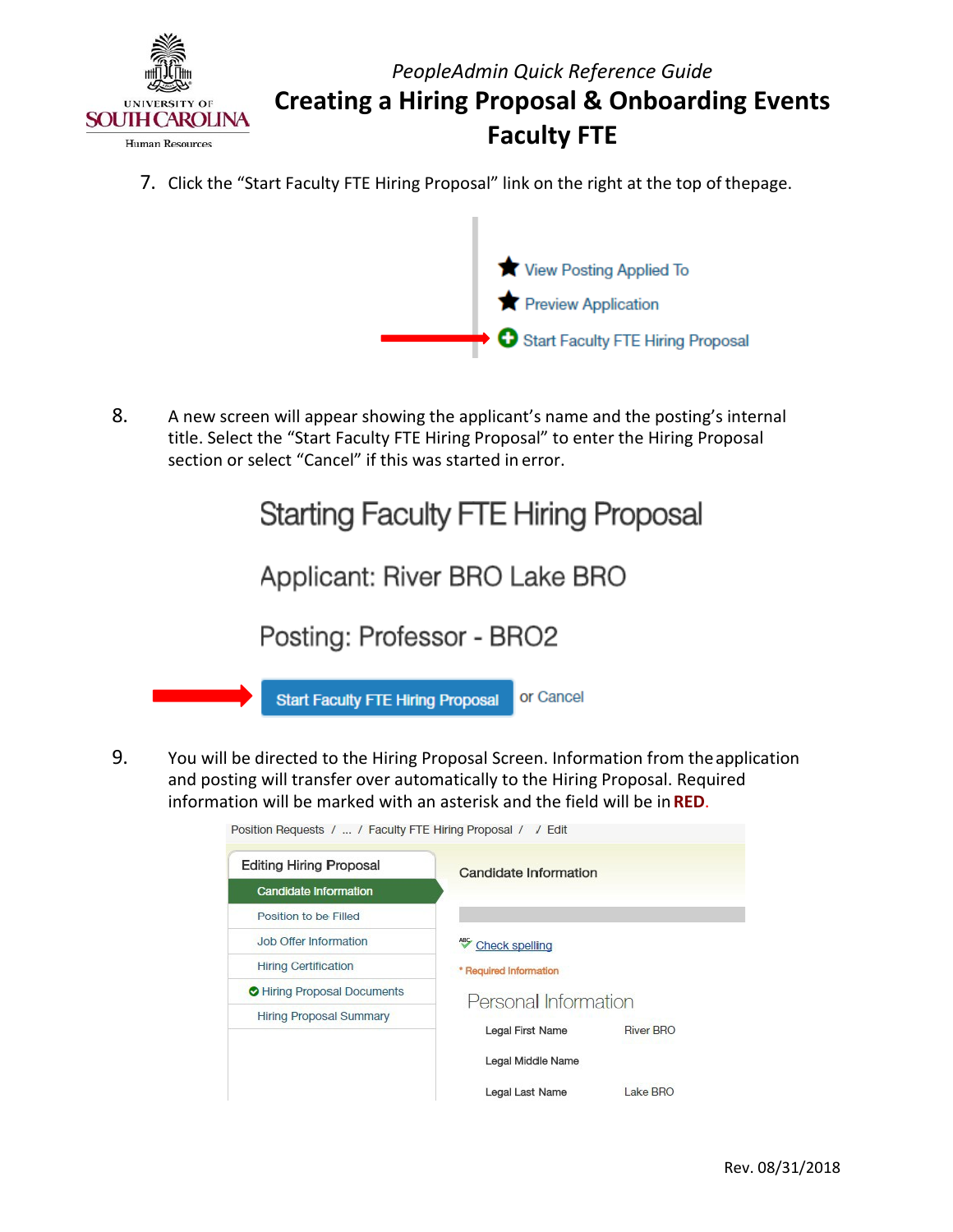

10. Scroll down and complete the USC ID field in the Candidate Information Screen. The USC ID can be found through a Data Warehouse report for active employees. *If you do not have access to HR Data Warehouse, you may wish to periodically request a USC ID roster from the College/Division HR Contact.* 

| USC ID | This field is required.                                                              |
|--------|--------------------------------------------------------------------------------------|
|        | If current or prior USC employee, please enter the USC ID. If not, please enter N/A. |

- 11. Click either "Next" at the bottom or top of the Candidate Information Screen tosave your data and move to the Position to be Filled Screen.
- Department dropdown field. Make any necessary changes to the funding or add other 12. In the Position to be Filled Screen, select the correct home department from the Home funding, if necessary.



14. Enter the department account # and fund #. Select the correct object code fromthe drop down. Enter the amount associated with the fund #.

| At least one entry is required.                 |                     |   |
|-------------------------------------------------|---------------------|---|
| Dept. Account #                                 | 12100               | ۰ |
| Fund #                                          | a000                | ۰ |
| <b>Object Code</b>                              | 51310 - FTE Faculty | v |
| Amount (\$)                                     | \$50,000            | ۰ |
| Remove Entry?                                   |                     |   |
| Add Funding Information (Hiring Proposal) Entry |                     |   |

 $\triangleright$  If more than one fund # associated with the salary of the faculty FTE, select "AddFunding Information (Hiring Proposal) Entry."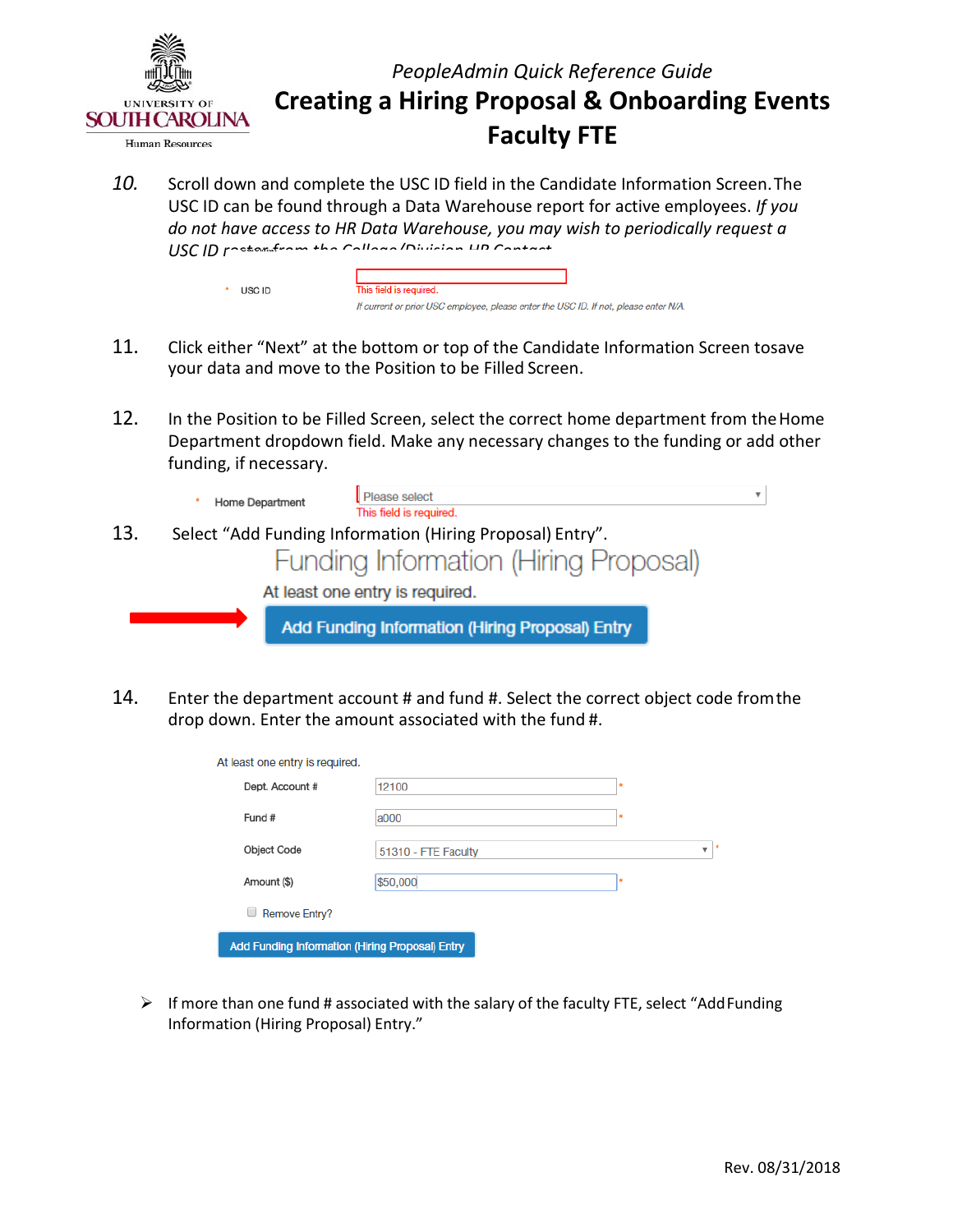

- 15. Click either "Next" at the bottom or top of the Position to be Filled Screen to saveyour data and move to the Job Offer Information Screen.
- 16. In the Job Offer Information Screen, complete the following fields shown, ifapplicable.

 *Contact will be expected to enter the supervisor's social security number at the time of Tips: If as the Initiator you do not know the supervisor's social security number, you may enter unknown in the supervisor's social security number field. The College/Division HR his/her review.* 

*Ensure the funding amounts and base salary (or total compensation, if supplement) are equal.* 

 *Additionally, if the Initiator or Department HR Contact is not aware of the check distribution or timecard distribution number, then each College/Division may need to create a job aid to assist in completing these fields.* 

 **Action Type Definitions:** Please make sure the correct Action Type is selected.

- student employee in the past, this does not count as having worked at USC forthis **New Hire**: a candidate who has never worked for USC. If the candidate was a purpose.
- **Rehire (Less than 1 year)**: a candidate who previously worked at USC, but has hada Faculty or Temporary Staff. If the candidate was a student employee in the past, this does not count as having worked at USC for this purpose. break in service of less than 1 year. This includes the typical rehire of Adjunct
- **Rehire (Greater than or equal to 1 year):** a candidate who previously worked at was a student employee in the past, this does not count as having worked at USCfor this purpose. USC, but has had a break in service in excess of or equal to 1 year. If the candidate
- position having a higher band or, for unclassified positions, having a higher rateof **Promotion** – the assignment of an employee from one position to a different pay.
- **Demotion:** the assignment of an employee from one position to a differentposition having a lower band or, for employees in unclassified positions, assignment of a lower rate of pay to the employee except when the employee's job duties also are decreased for nonpunitive reasons.
- position having the same band, or the movement of a position that does not require **Reassignment:** the movement of an employee from one position to another reclassification.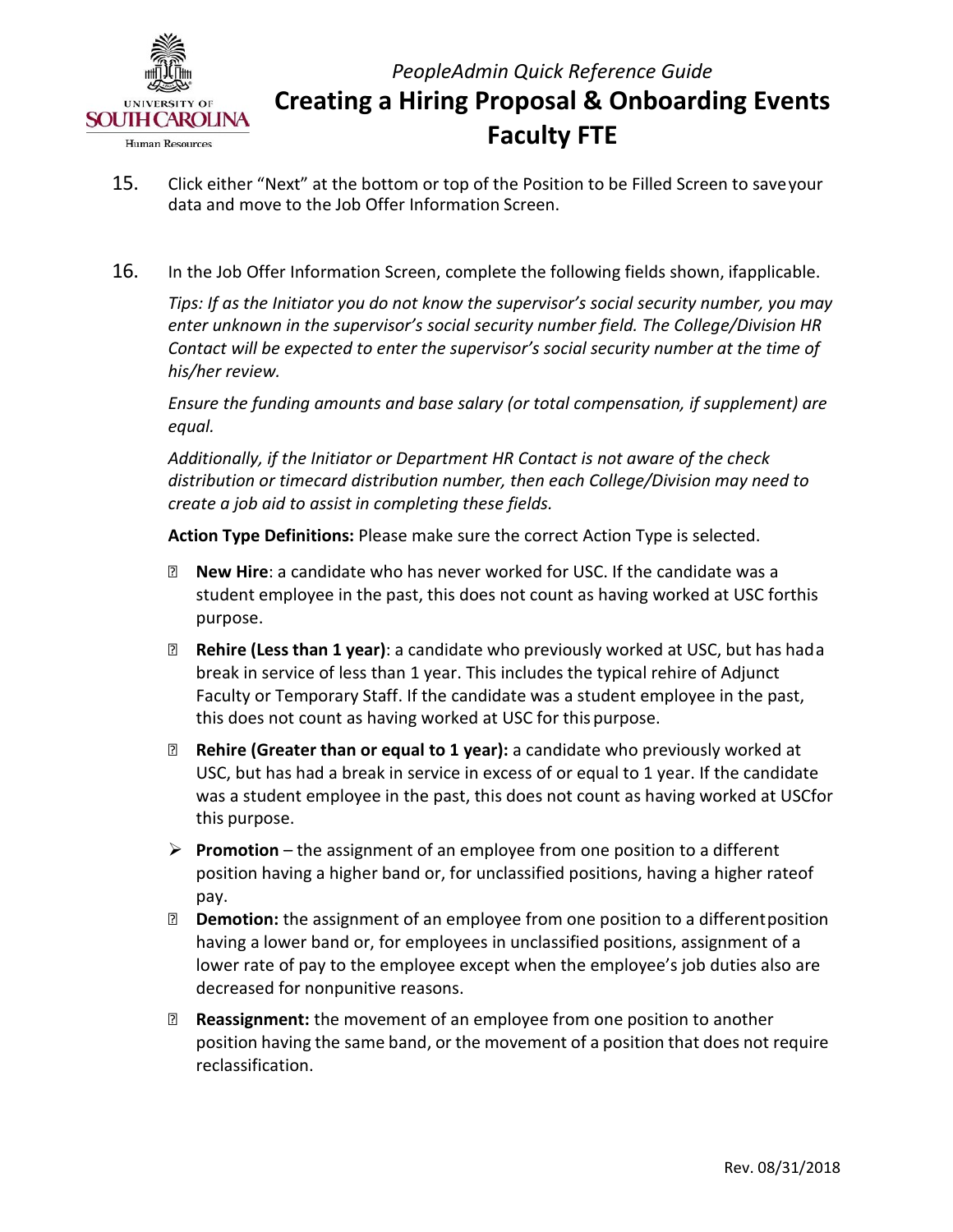

| <b>Hiring Proposal Information</b>                     |                               |
|--------------------------------------------------------|-------------------------------|
| <b>Action Type</b>                                     | Please select<br>v            |
| <b>Hiring Proposal Number</b>                          |                               |
| Reason for Selection of<br>Candidate                   | This field is required.       |
| <b>Base Salary</b>                                     | This field is required.       |
| Supplement (if<br>applicable)                          |                               |
| Total Compensation, (if a<br>supplement is applicable) |                               |
| <b>Start Date</b>                                      | This field is required.       |
| Tenure Track Start Date (If<br>applicable)             |                               |
| Date Tenured Received (If<br>applicable)               |                               |
| <b>Tenured Department</b><br>Number(If applicable)     |                               |
| <b>Voting Rights</b>                                   | ▾∥<br>This field is required. |
| End Date (If applicable)                               |                               |
| Employee's<br>Building/Room                            | This field is required.       |
| <b>Campus Phone</b>                                    | This field is required.       |
| Supervisor SSN                                         |                               |
| <b>Supervisor Class/Slot</b>                           | This field is required.       |
| <b>Check Distribution</b>                              | This field is required.       |
| <b>Timecard Distribution</b>                           | This field is required.       |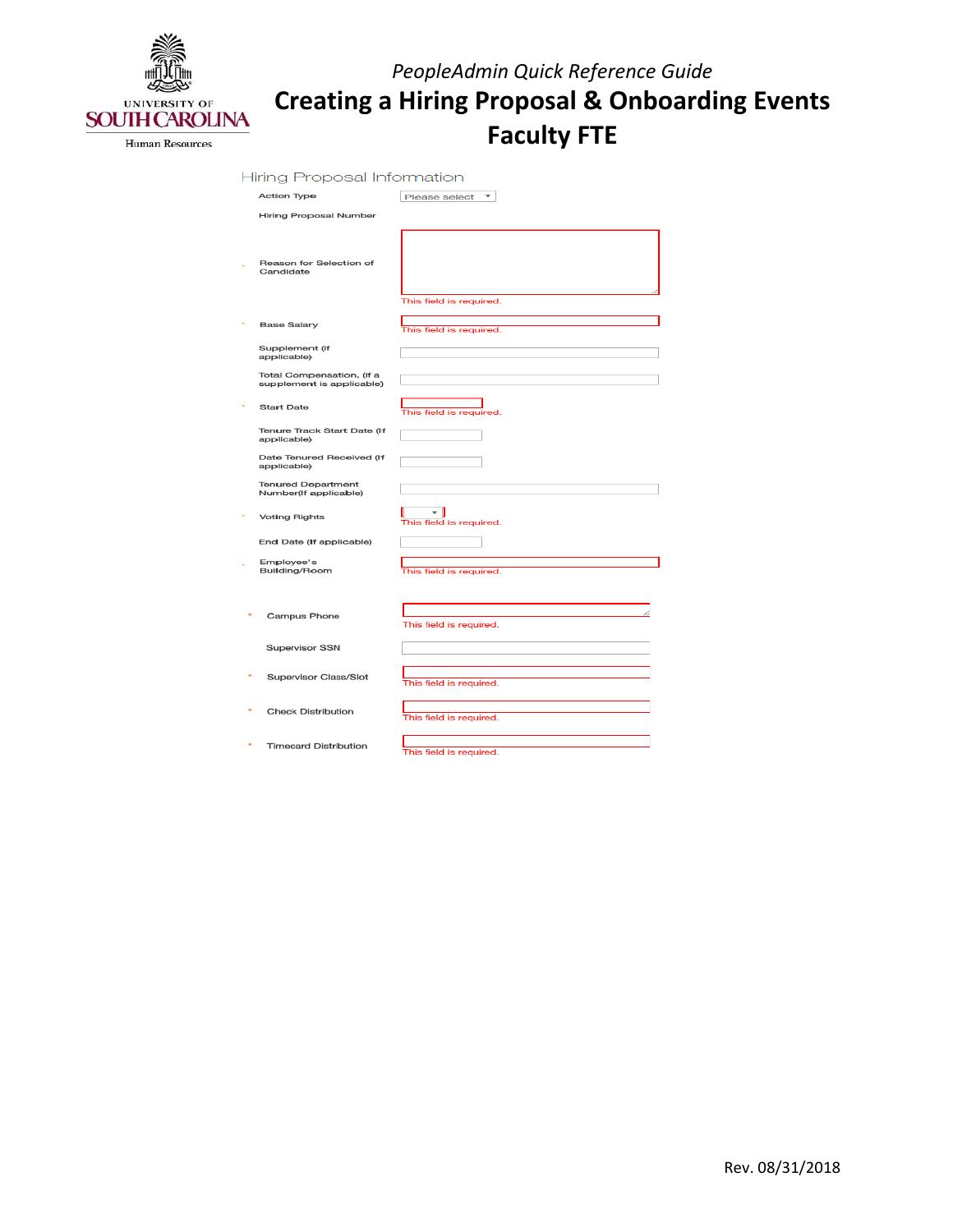

 to determine what type of screenings will be conducted for each hire. Education, S.C. qualifications is unable to be altered by departments. Those who initiate the hiring proposal must list the Department/Fund Number to be charged for the screening than 4 months being hired into the same position. Funding information will be required, but if a re-hire has a break less than 4 months enter N/A is the funding section. 17. The next section is for Background and Drug Screenings. These questions are required Driver's License, Professional License Verification, and Pre-Employment Drug Screening will be selected based on the Position Type and the minimum qualifications. Minimum services. The only screenings not required are for candidates with a break in service less



Click either "Next" at the bottom or top of the Job Offer Information Screen to save your data and move to the Prospective Non U.S. Citizen Screen.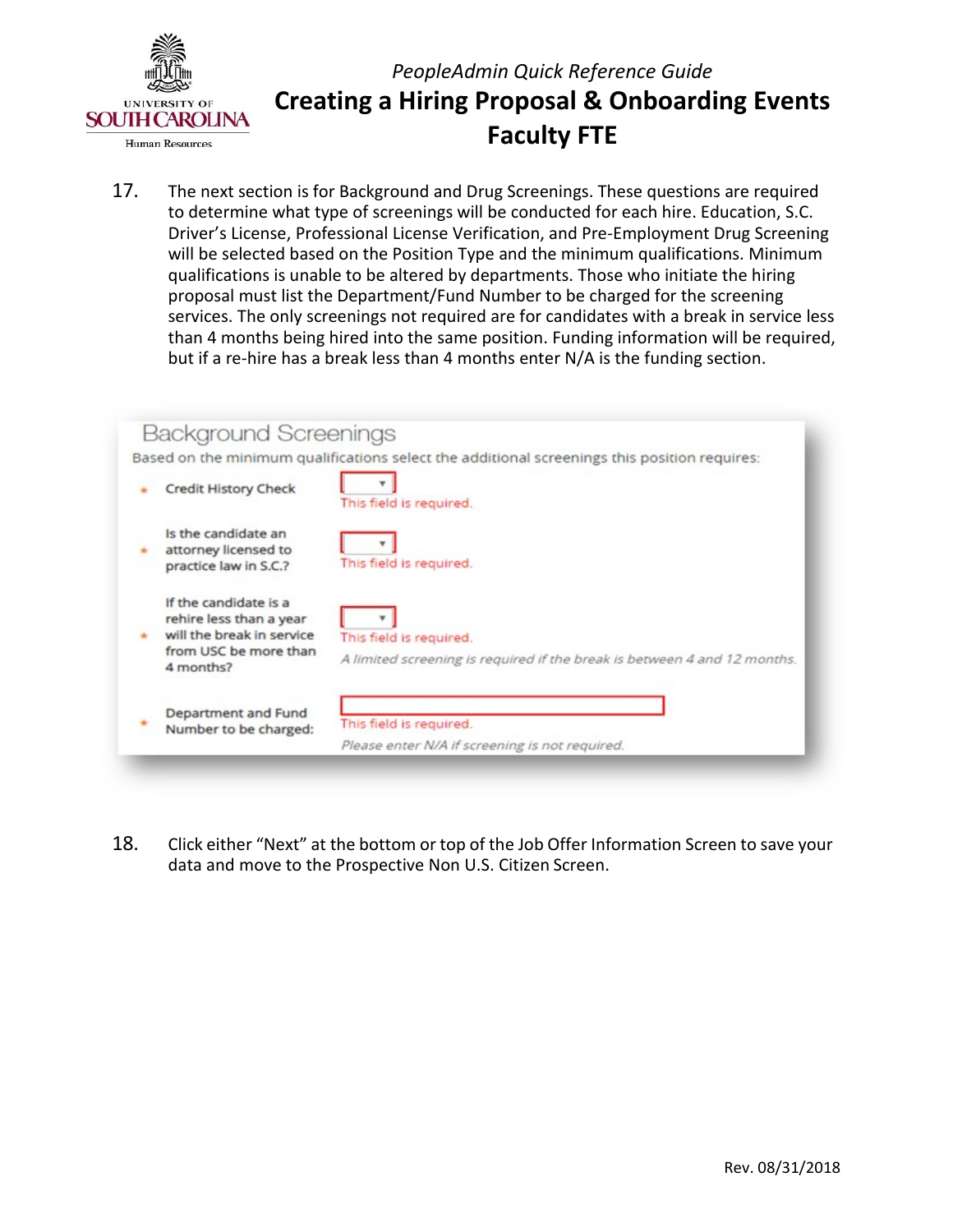

| <b>Editing Hiring Proposal</b>     | Prospective Non U.S. Citizen                |                    |
|------------------------------------|---------------------------------------------|--------------------|
| Candidate Information              |                                             |                    |
| Position to be Filled              |                                             |                    |
| <b>Job Offer Information</b>       | Prospective Non U.S. Citizen                |                    |
| Prospective Non U.S. C             | <b>United States Citizen</b>                | Yes                |
| <b>Hiring Certification</b>        |                                             |                    |
| <b>O</b> Hiring Proposal Documents | Requires employer<br>sponsorship to work in | <b>No</b>          |
| <b>Hiring Proposal Summary</b>     | the United States                           |                    |
|                                    | What is the expected                        |                    |
|                                    | length of employment or<br>stay at USC?     | ۰<br>Please select |

 19. The Prospective Non U.S. Citizen Screen is to be utilized and completed, if an international applicant has been recommended for hire. If hiring an international, you are to work in conjunction with the International Support for Faculty and Staff Office. If not an international hire, skip this tab completely.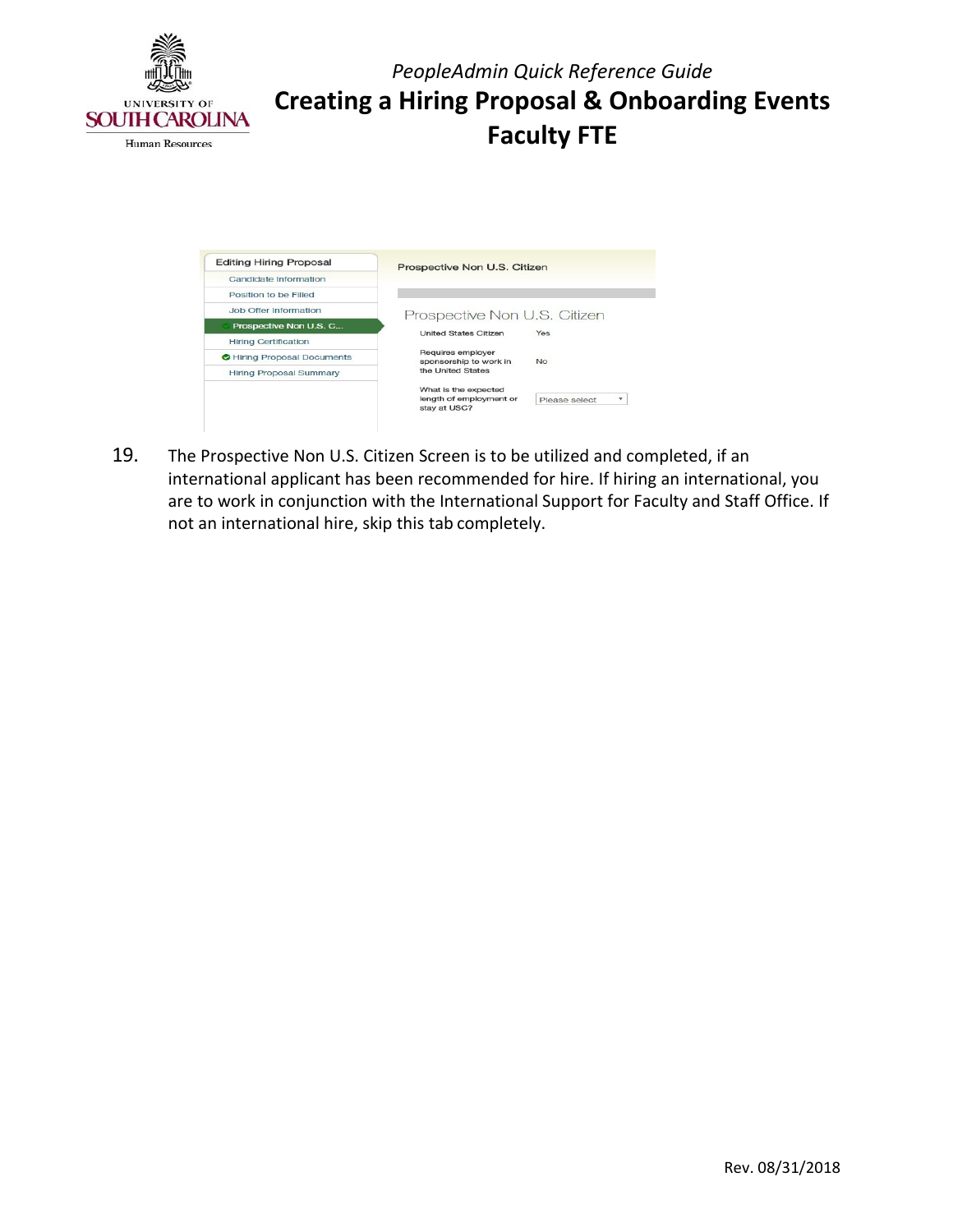

- 20. Click either "Next" at the bottom or top of the Prospective Non U.S. Citizen Screen to save your data and move to the Hiring Certification Screen.
- 21. In the Hiring Certification Screen, click "Yes" or "No" from the dropdown to certify the candidate meets the minimum qualifications for the position.
- 22. Click either "Next" at the bottom or top of the Hiring Certification Screen to save your data and route to the Hiring Proposal Documents Screen.

| Hiring Certification                                                                                                                                                                                 |                              |
|------------------------------------------------------------------------------------------------------------------------------------------------------------------------------------------------------|------------------------------|
|                                                                                                                                                                                                      |                              |
| <b>Required Information</b>                                                                                                                                                                          |                              |
| <b>Hiring Certification</b>                                                                                                                                                                          |                              |
| As the hiring official<br>responsible for this<br>position, I certify that the<br>selected candidate meets<br>the minimum<br>qualifications for this<br>position as indicated on<br>the job posting. | ▼<br>This field is required. |

 applicable to the faculty FTE position type. 23. In the Hiring Proposal Documents Screen, you may attach various documents thatare

| <b>Hiring Proposal Documents</b>                                                           |
|--------------------------------------------------------------------------------------------|
| PDF conversion must be completed for the document to be valid when applicable.             |
| Document Type                                                                              |
| Hire Above Minimum Approval (for FTE, RGP and TL Staff Positions)                          |
| Attestation of Hiring Process <required> for all FTE and RGP/TL POSITIONS</required>       |
| Adjusted State Service and/or Leave Accrual Date Calculation (For Division of HR Use Only) |
| <b>Supporting Documents</b>                                                                |
| Provost/President Approval (for FTE Faculty)                                               |
| Board of Trustees Approval (for FTE Faculty)                                               |
| Signed Offer and Acceptance Letter <required></required>                                   |
| ACA Calculation Worksheet <required> for Adjunct Faculty and Temporary Staff</required>    |

- *Provost approval is required, if hired at rank of professor.*
- *President and Board of Trustees approval is required for hire with tenure or professor, tenure track.*
- 24. Click either "Next" at the bottom or top of the Hiring Proposal Documents Screen to save your data and route to the Hiring Proposal Summary Screen.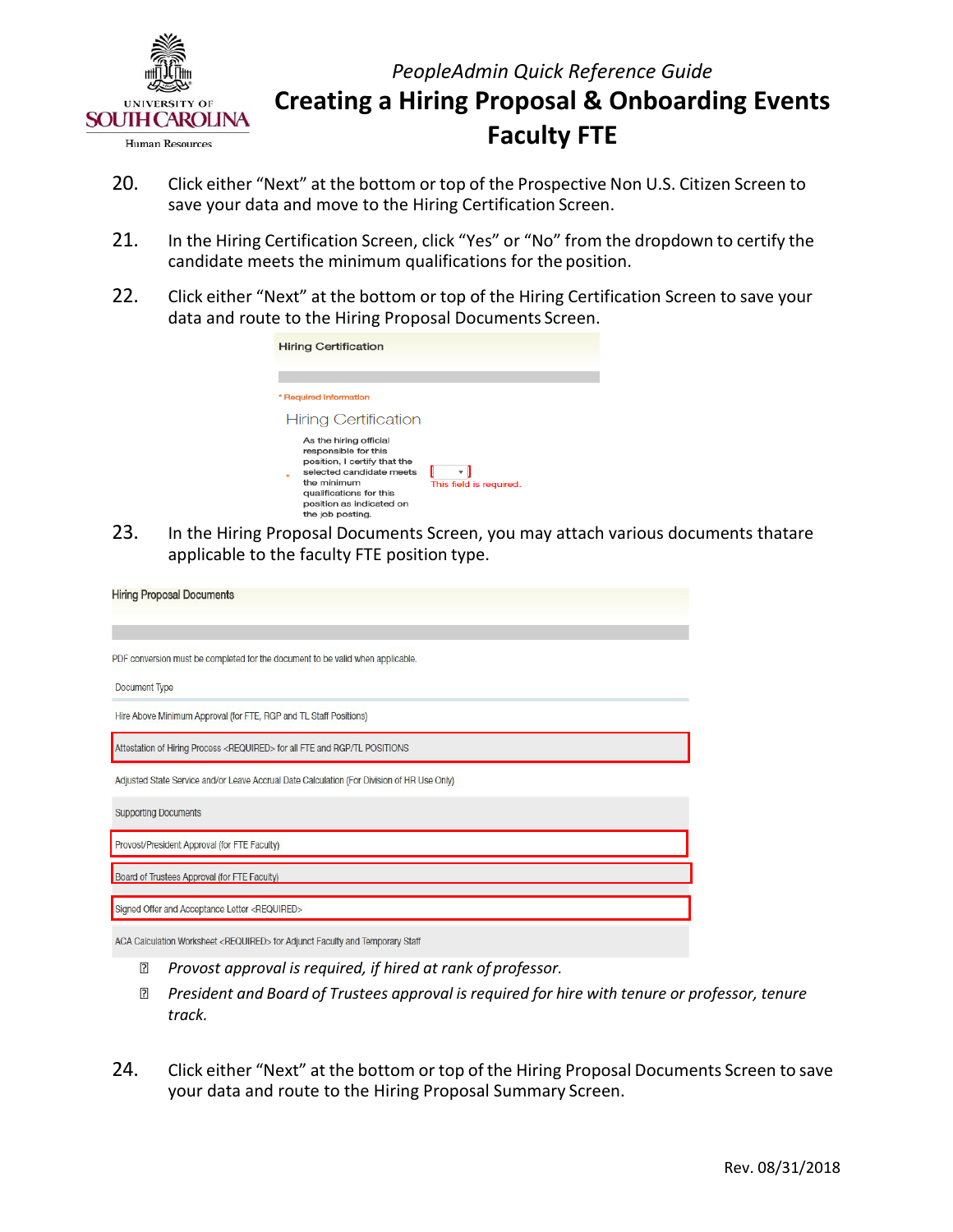

25. At the top right, hover over the "Take Action on Hiring Proposal" button and submitit to the appropriate approver based on your internal business process.



- *Hiring Proposals must have at least two levels of approvers and they must not be the sameperson.*
- *All faculty FTE hires must be approved through the Provost's Office for the Columbia campus.*
- Onboarding\*. This will transition the Hiring Proposal to HR Operations. 26.When the offer has been made and accepted, upload the Signed Offer and Acceptance Letter, then move the Hiring Proposal through the workflow to Offer Accepted/Create

 \*If the verbal offer is not accepted, you will select "Offer Declined," or if the Hiring Proposal is canceled, select "Cancel."

 27.**Create the Onboarding Event for New Hires and Rehires (Greater than or Equal to 1Year).** For rehires (Less than 1 Year) and other actions, such as promotion, HR Operations or OIS  so that they may assist the candidate with completion of the assigned tasks. The campuses will continue to assign International checklists to their new hires. will assign the necessary checklists. **All international new hires at the Columbia campus will have the onboarding checklists assigned by the Office for International Scholars (OIS)** 



 Onboarding. It is important that you do not edit this dataelement. Personal email address is a unique identifier between Applicant Trackingand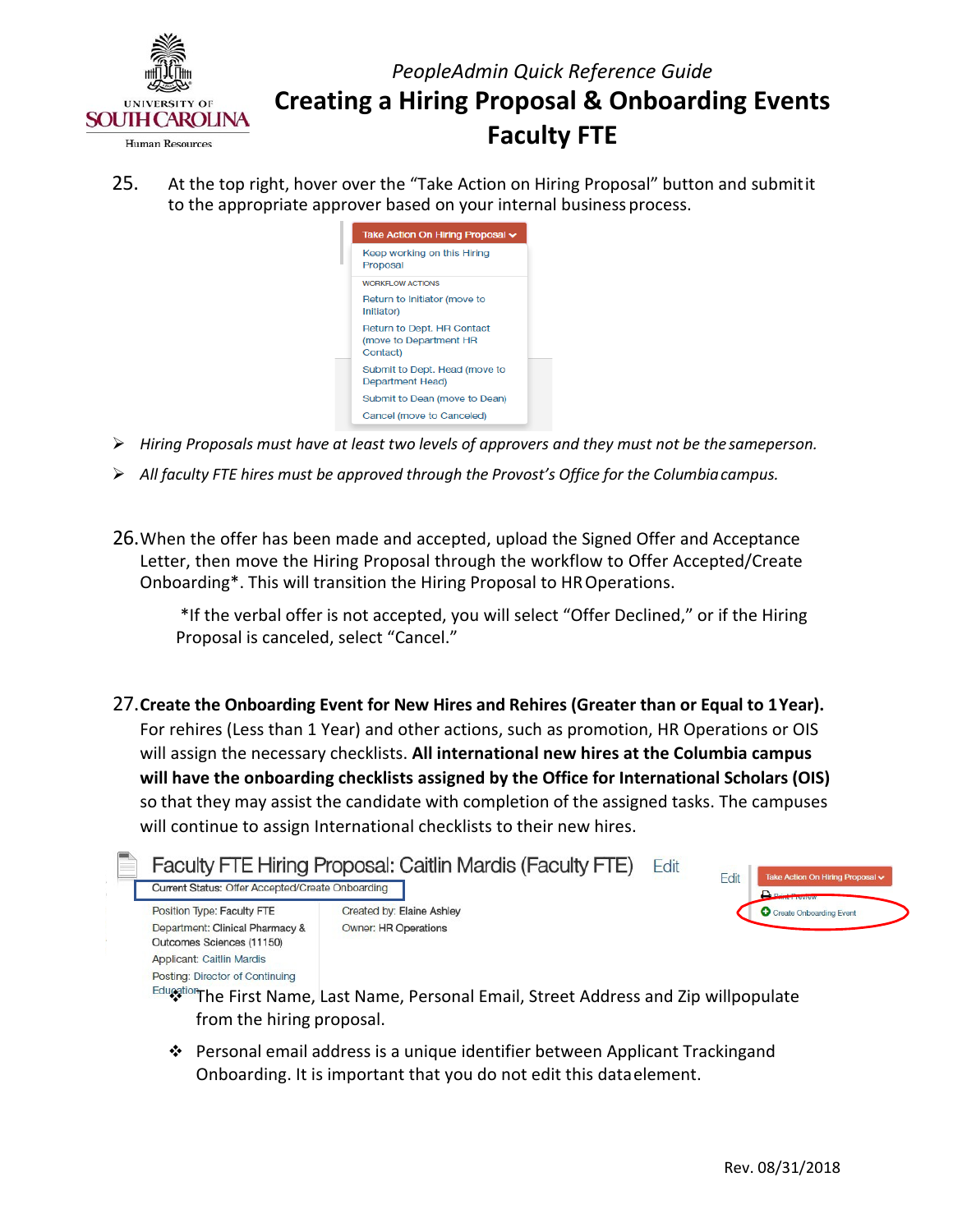

- Employee ID = USC ID. A current employee or former employee of USC has an identifier between Applicant Tracking and Onboarding. Do not enter N/A orany other value, except the USC ID, if the employee has a USC ID. opportunity to enter this information on their application. If it is on their application, please be sure to add it to the Employee ID field. This is a unique
- Select the employee's supervisor from the dropdown.
- In the Onboarding Checklist field, click Select Some Options from the dropdownof checklists.

| <b>Employee ID</b>                            | <b>Onboarding Checklist</b> |
|-----------------------------------------------|-----------------------------|
| <b>SSN</b>                                    |                             |
|                                               | <b>Critical New Hire</b>    |
| Supervisor                                    | Tasks                       |
| Nina Levine                                   |                             |
| Department                                    | Faculty FTE New             |
| <b>English</b>                                | <b>Hire Tasks</b>           |
| Position Type                                 |                             |
| $\overline{\mathbf{v}}$<br><b>Faculty FTE</b> | Columbia Campus             |
| <b>Onboarding Checklist</b>                   | <b>New Hire Tasks</b>       |
| <b>Select Some Options</b>                    |                             |

- the employee into the HR and Payroll system and all employee tasksmust be completed before the employee can be hired prior to their arrival at USC. Select Critical New Hire Checklist. This information contains critical information to hire
- Select the appropriate position specific checklist (e.g. Faculty FTE New Hire Tasks), as well as location specific (e.g. Columbia Campus New Hire Tasks), if applicable. Refer to the **Onboarding Checklists Matrix**, if you are uncertain which checklists to assign.
- $\clubsuit$  Enter Due Date: Generally, we recommend the due date be the same asthe employee's hire date.
- hire to complete Section 1 of their I-9. If you have an opportunity to complete within 3 days of the hire date. Log into I-9 Advantage, select Section 1 email and send a request to the new Section 2 of the I-9 prior to the employee's effective date of hire, we encourage you to do so; otherwise, please ensure Section 2 is completed

| Dashboard                             |  |                    |
|---------------------------------------|--|--------------------|
| Company Information                   |  | new form 1-9       |
|                                       |  | section 1 email    |
| Company University of South Carolina  |  |                    |
| Location Academic and Student Affairs |  | convert historical |
|                                       |  | remote hire        |

 *in the HR/Payroll System. Refer to [Managing Onboarding Checklists & Viewing Employee Files.](http://www.sc.edu/about/offices_and_divisions/human_resources/docs/pa_managing_onboarding_checklists_viewing_employee_files.pdf)  Remember, the candidate must complete the Critical New Hire Onboarding Tasks to facilitate entry*